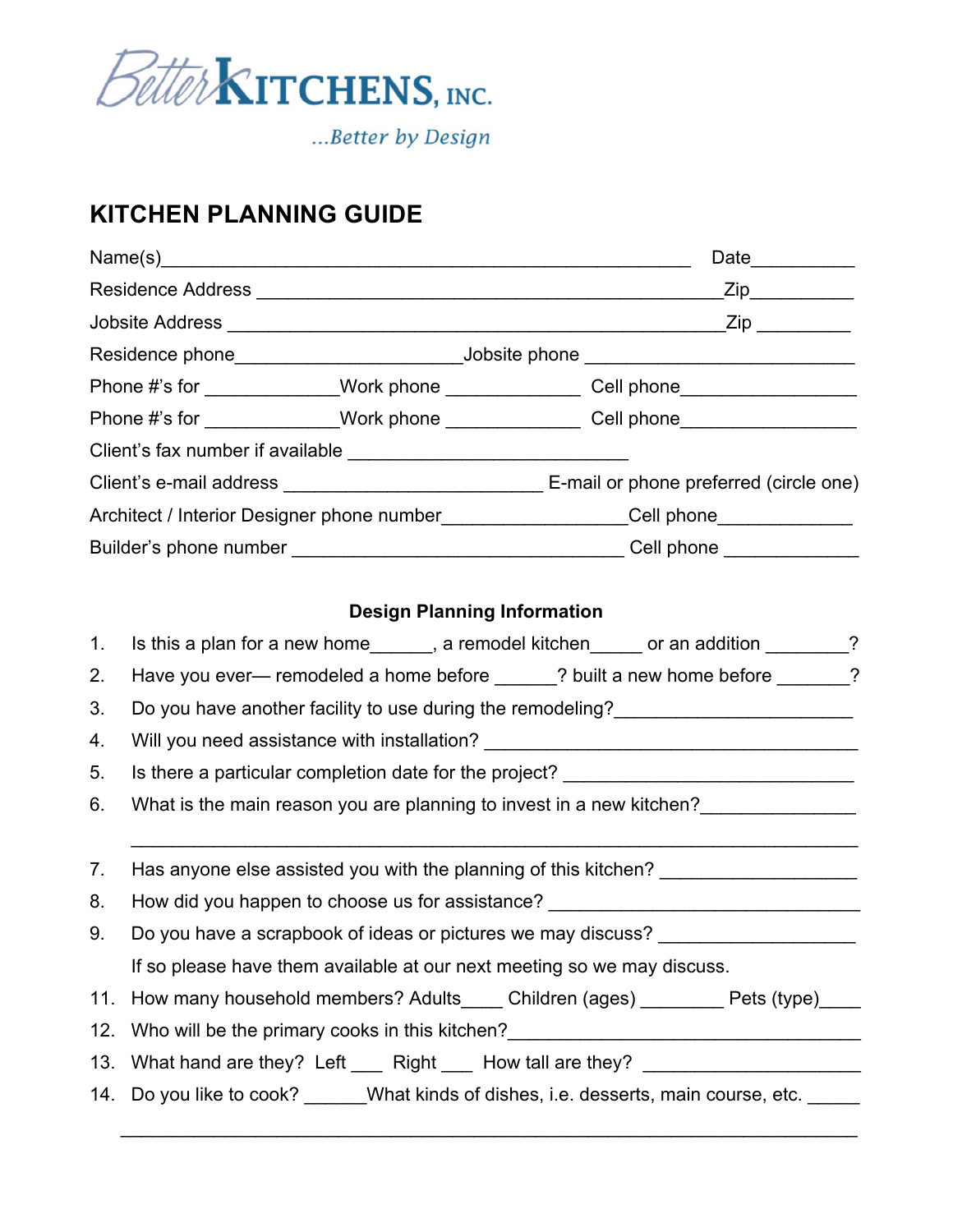## 15. Will they have any special physical requirements we should be aware of?

## 16. What improvements on the current/past kitchen should we consider for your new one?

\_\_\_\_\_\_\_\_\_\_\_\_\_\_\_\_\_\_\_\_\_\_\_\_\_\_\_\_\_\_\_\_\_\_\_\_\_\_\_\_\_\_\_\_\_\_\_\_\_\_\_\_\_\_\_\_\_\_\_\_\_\_\_\_\_\_\_\_\_\_\_\_\_

 $\mathcal{L}_\text{max}$  and  $\mathcal{L}_\text{max}$  and  $\mathcal{L}_\text{max}$  and  $\mathcal{L}_\text{max}$  and  $\mathcal{L}_\text{max}$  and  $\mathcal{L}_\text{max}$ 

17. Do you entertain frequently? The so, formally or informally 18. Will the room serve additional purposes, i.e. laundry \_\_, hobbies\_\_, wine/alcohol bar\_\_, computer station\_\_, television, other? \_\_\_\_\_\_\_\_\_\_\_\_\_\_\_\_\_\_\_\_\_\_\_\_\_\_\_\_\_\_\_\_\_\_\_\_\_\_\_\_\_\_\_\_ 19. Will meals be served in the kitchen? Total to be served at one time? What type of eating area have you considered, i.e. freestanding table, counter bar area,? If you are considering a counter bar how many people should it seat? 20. If possible do you desire storage for tall items such as brooms, mops, etc.? 21. What is your cycle of food shopping? 22. What new appliances are you considering for your new kitchen? Oven: single \_\_\_\_\_ double\_\_\_\_\_\_ Cooktop separate from oven \_\_\_\_\_ Range/Stove \_\_\_\_\_ Ventilation system Garbage Disposal Barbecue grill \_\_\_\_\_\_ Microwave \_\_\_\_\_\_ Wine chiller Compactor \_\_\_\_\_\_ Espresso machine \_\_\_\_\_\_\_\_ Warming drawer\_\_\_\_\_\_\_ Refrigerator: side-by-side freezer on top freezer on bottom Water filter Thot water dispenser Losap dispenser Dishwasher 23. What appliances if any are you planning on retaining for use? Please list:  $\mathcal{L}_\text{max} = \frac{1}{2} \sum_{i=1}^{n} \frac{1}{2} \sum_{i=1}^{n} \frac{1}{2} \sum_{i=1}^{n} \frac{1}{2} \sum_{i=1}^{n} \frac{1}{2} \sum_{i=1}^{n} \frac{1}{2} \sum_{i=1}^{n} \frac{1}{2} \sum_{i=1}^{n} \frac{1}{2} \sum_{i=1}^{n} \frac{1}{2} \sum_{i=1}^{n} \frac{1}{2} \sum_{i=1}^{n} \frac{1}{2} \sum_{i=1}^{n} \frac{1}{2} \sum_{i=1}^{n} \frac{1$ 24. What type of service are you planning? Gas/Propane Electric Electric 25. What other cabinet accessories are you considering for your new kitchen? Tray storage and Spice storage Lazy susans and Roll-out shelving Bread bin \_\_\_\_\_\_ Cutlery dividers \_\_\_\_\_\_ Towel bar \_\_\_\_\_\_\_ Recycle/Waste bins \_\_\_ Tilt-down sink trays equaliting surfaces and Glass doors wine rack Small appliance storage \_\_\_\_\_ Knife storage 27. Do you have any special storage needs, i.e. Kitchen Aid mixer, pasta machine, table  $\blacksquare$ linens? 26. Do you have any color preferences? Any colors you do not like? 28. Do you have a preference for single control faucets or separate hot and cold?(circle one) 29. Do you have any preference in countertop material? 30. Do you have any preference in flooring material?